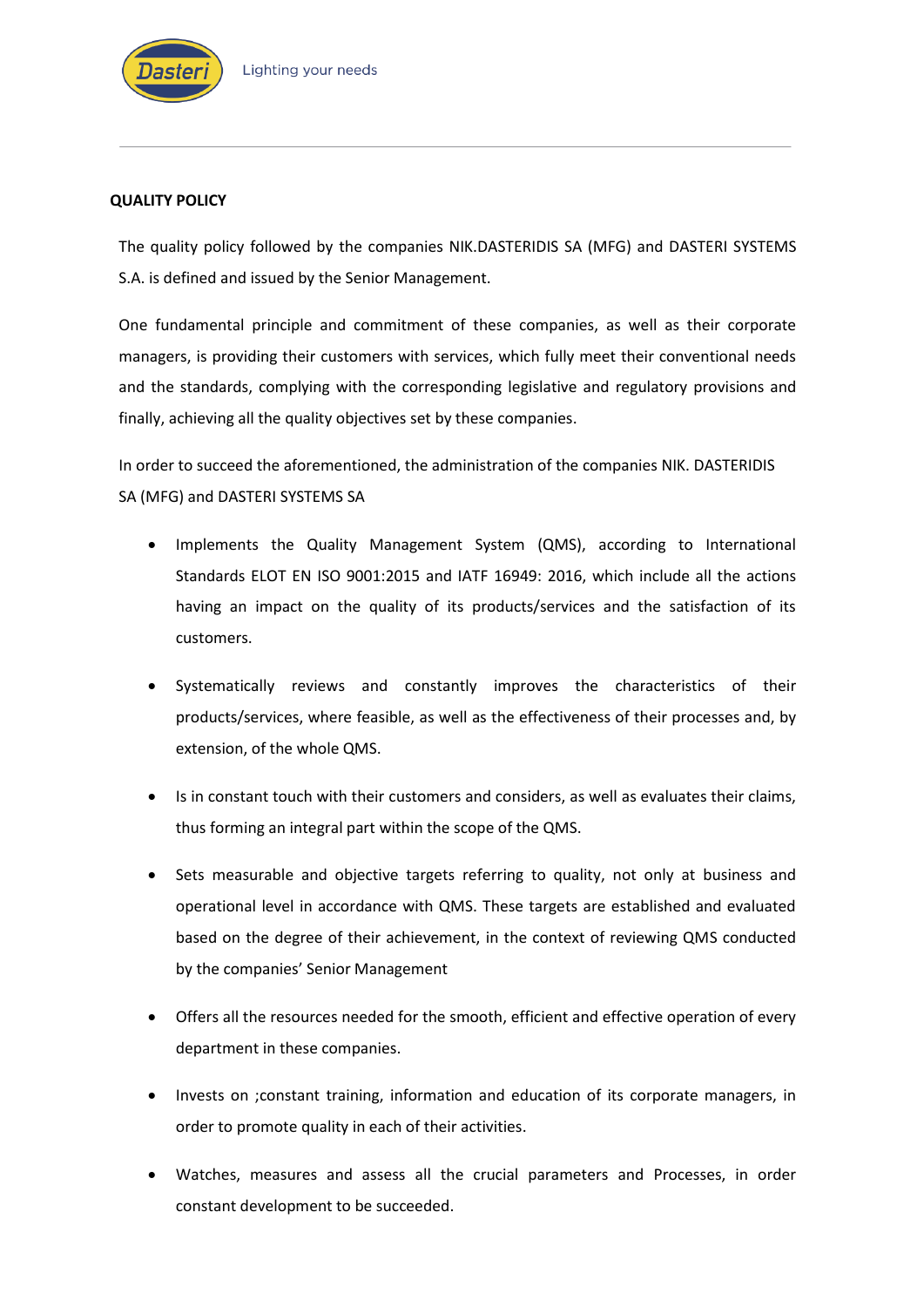Aiming to constant development, the companies NIK.DASTERIDIS SA (MFG) and DASTERI SYSTEMS SA establish a common vision of development of all their partners, recognizing and rewarding not only team work, but also individual effort and investing to people, with respect to the customer.

## **Α.2 ENVIRONMENTAL POLICY**

The enterprise DASTERI SYSTEMS SA has successfully implemented the Quality Management System since 1995, based on Standard EN ISO 9001, thus ensuring high-level performance in every stage of design, production and movement of its products.

The company DASTERI SYSTEMS SA is in line with the tendencies and requirements of modern entrepreneurship and at the same time, it acknowledges how important it is to protect the environment and prevent pollution. The decision to adopt the Environmental Management System, following the requirements of Standard ISO 14001 – 2015, was taken by the Administration of DASTERI SYSTEMS SA, in the light of the constant improvement of the environmental performance during the lifetime of its products, the acceptance of the responsibilities towards community and natural environment and the conversion of the sustainability principles into deeds, through its daily function.

The Administration of DASTERI SYSTEMS SA undertakes the following commitments:

- The design, the productive process and the company's general function will fully comply with the legislative demands having environmental content under national and community law.
- The company will offer training to its entire staff on topics, which refer to rational management of resources, proper environmental practices and the prevention of environmental pollution. It will also strengthen the involvement of all members of its human resources in the implementation of the Environmental Management System.
- The company will implement practices, know-how and methods, aiming at the minimization or elimination of the consequences created by its function to the environment, as well as the constant improvement of its environmental performance.
- The processes followed in the Environmental Management System and environmental objectives are designed based on the strategic operational context of DASTERI SYSTEMS SA and are fully incorporated in the company's daily activity.
- Through the Environmental Management System, the company will design, implement, review and substantiate action plans, in order to constantly improve its environmental performance.
- Environmental criteria and practices in the commission of materials and services will be adopted and preferred, where feasible.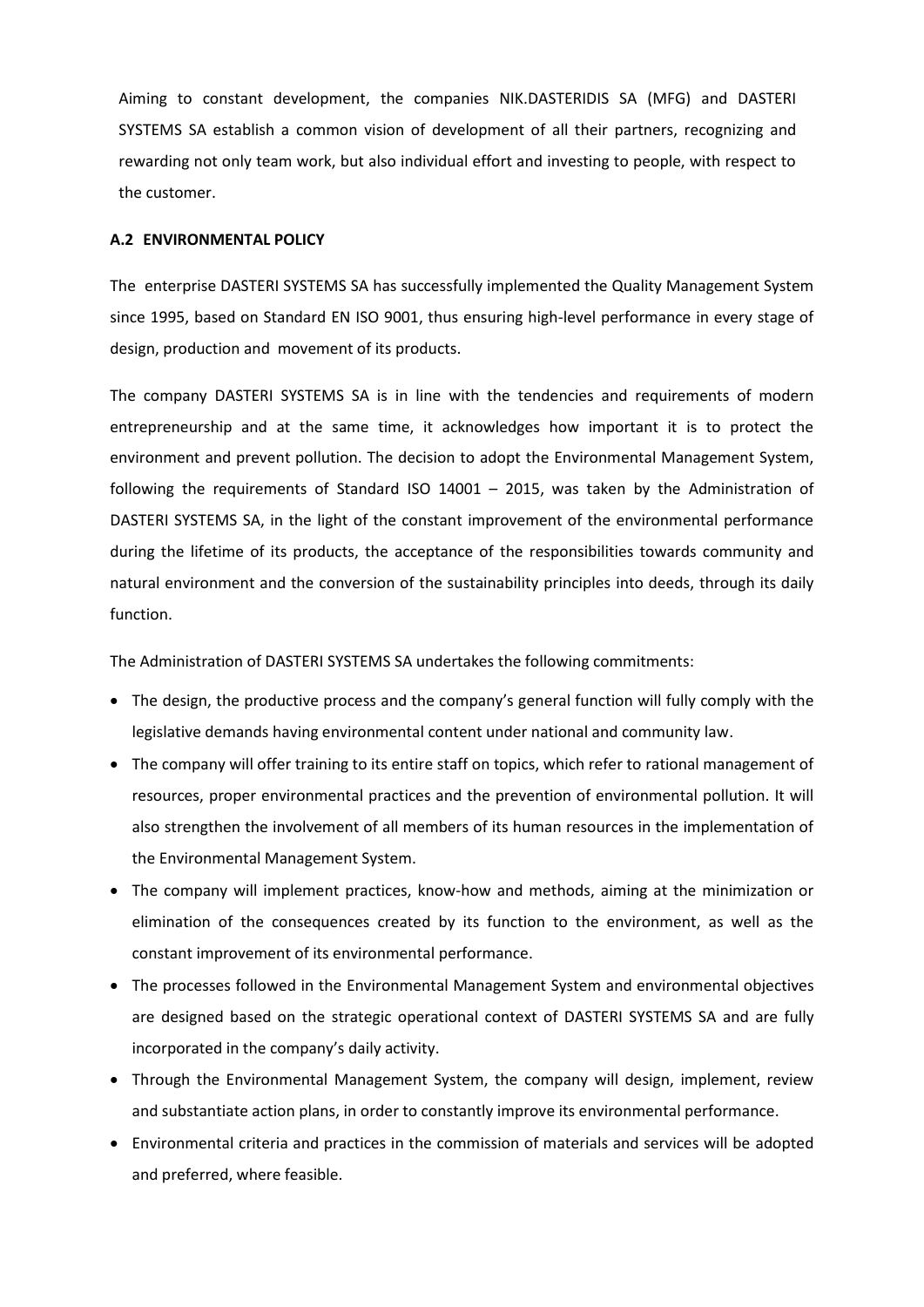• The company will provide all the necessary funds for its human resources, material-technical infrastructure, organization and economical support, in order to the Environmental Management System to be constantly effective.

The Administration of the company DASTERI SYSTEMS SA endorses the Environmental Policy and it disposes it to all the company's levels, as well as to all parties interested in this regard.

## **OCCUPATIONAL HEALTH AND SAFETY POLICY**

DASTERI SYSTEMS SA undertakes to carry all those actions needed for the amelioration of health and safety conditions, in order to ensure that workers' life and health is protected, including suppliers, subcontractors

and visitors at the laboratory of the Company, as well as at the site for the replacement of street lamps, as defined by the current Provisions of the Greek and European Law.

The activities of the company, which constitute part of the objective of Occupational Health and Safety System, are:

- Designing, producing and trading electrical and lighting elements in vehicles, signaling elements in roads and lighting products for the interior- exterior
- Installing and maintaining lighting equipment.

The Administration of DASTERI SYSTEMS SA undertakes the following commitments:

- Maintaining and monitoring the safe function of means, equipment and facilities.
- Assessing risks and receiving all the necessary measures for their control, for the elimination of Occupational Health and Safety dangers and the minimization of risks.
- Establishing programs of preventative actions and programs for the amelioration of working conditions.
- Respecting legislative requirements and complying with all the remaining requirements that are related to Occupational Health and Safety
- Open and clear communication, as well as constant and proper training of the workers, regarding all matters that refer to health and safety
- Constant improvement of the Occupational Health and Safety Management System and disposition of all the necessary funds